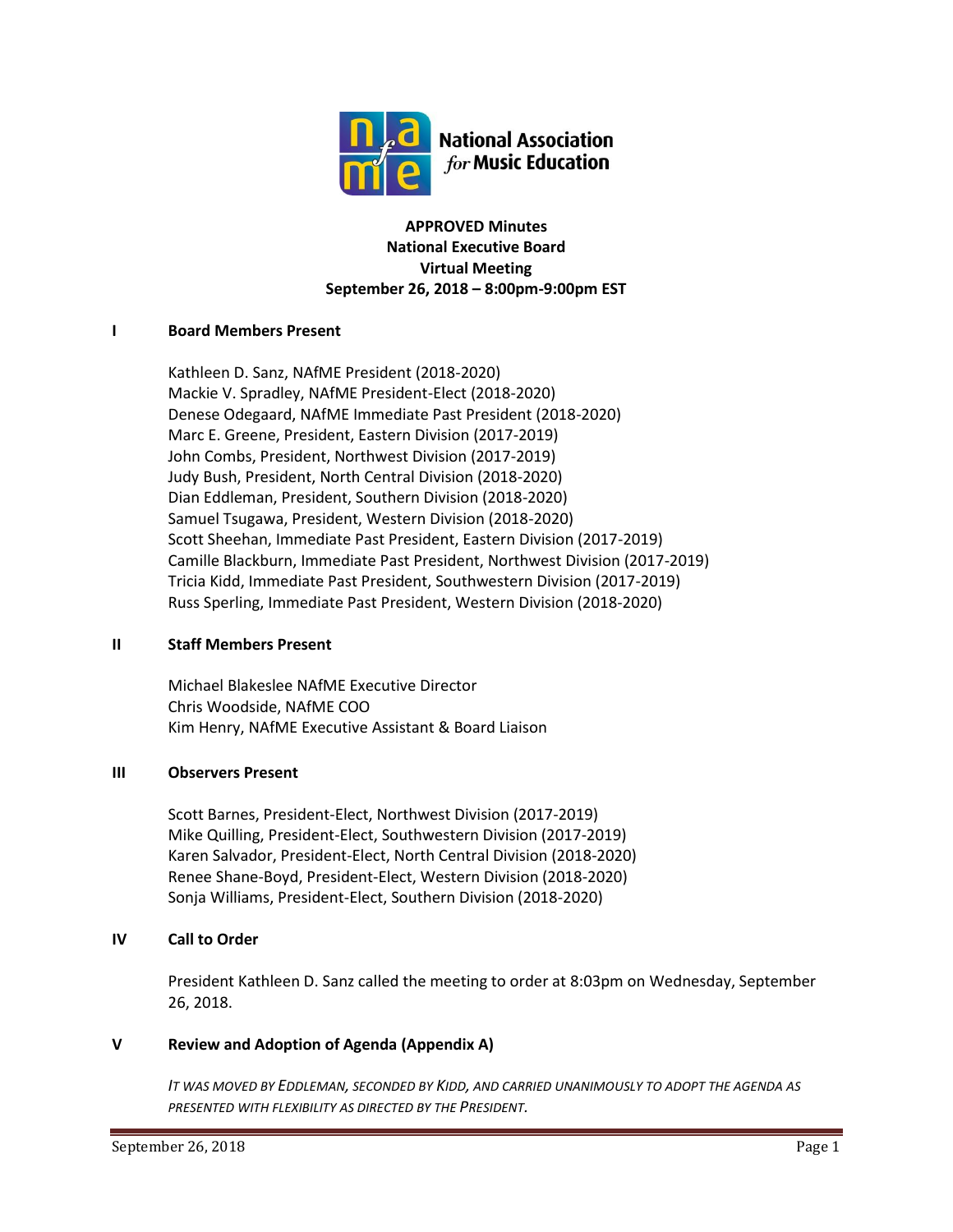#### **VI New Business**

*WITHOUT OBJECTION, IT WAS CARRIED UNANIMOUSLY TO GO INTO COMMITTEE OF THE WHOLE AT 8:06PM.*

*WITHOUT OBJECTION, IT WAS CARRIED UNANIMOUSLY TO RETURN TO REGULAR SESSION AT 8:37PM.*

## **A Future for NAfME Conferences**

President Sanz led the discussion of the board on the future of NAfME Conferences. President Sanz reviewed the current financial contractual obligations for the years 2019- 2022. The board was primarily focused on the 2021 conference contract given the date for a decision about cancellation was Oct. 1, 2018. The board thoroughly discussed the cost benefit ratio between continuing to plan to keep this contract for a conference under the conditions outlined, or to cancel the contract for 2021 with the Gaylord property at National Harbor, MD.

President Sanz reminded the NEB that the future model(s) for conferences and ANHE would be discussed during the upcoming November 2018 and January 2019 NEB meetings. The Professional Development Committee (PDC), chaired by NAfME Immediate Past President Denese Odegaard, would be providing models for consideration after working with staff and the committee members through the early fall. As a reminder, the PDC is composed of:

- Chair Denese Odegaard (North Central)
- Co-Chair Mike Raiber (SW)
- 1 person representing Band/Choir/Orchestra/Jazz councils Martha O'Neill (NV)
- 1 person representing General Music/Innovations/Guitar/Composition councils Anne Fennell (CA)
- 1 person representing the Societies and Council of Music Program Leaders Deb Confredo (NJ)
- 1 at-large member- Matt Spieker (IN)

*IT WAS MOVED BY SHEEHAN, SECONDED BY SPERLING, AND CARRIED UNANIMOUSLY TO CANCEL THE EXISTING 2021 CONFERENCE CONTRACT BETWEEN NAFME AND THE GAYLORD NATIONAL RESORT & CONVENTION CENTER.*

#### **VII Adjournment**

*IT WAS MOVED BY GREENE, SECONDED BY SPERLING, AND CARRIED UNANIMOUSLY TO ADJOURN THE NATIONAL EXECUTIVE BOARD MEETING ON WEDNESDAY, SEPTEMBER 26, 2018 AT 8:37PM.*

Respectfully Submitted,

MidnetBlakeler -

September 26, 2018 **Page 2**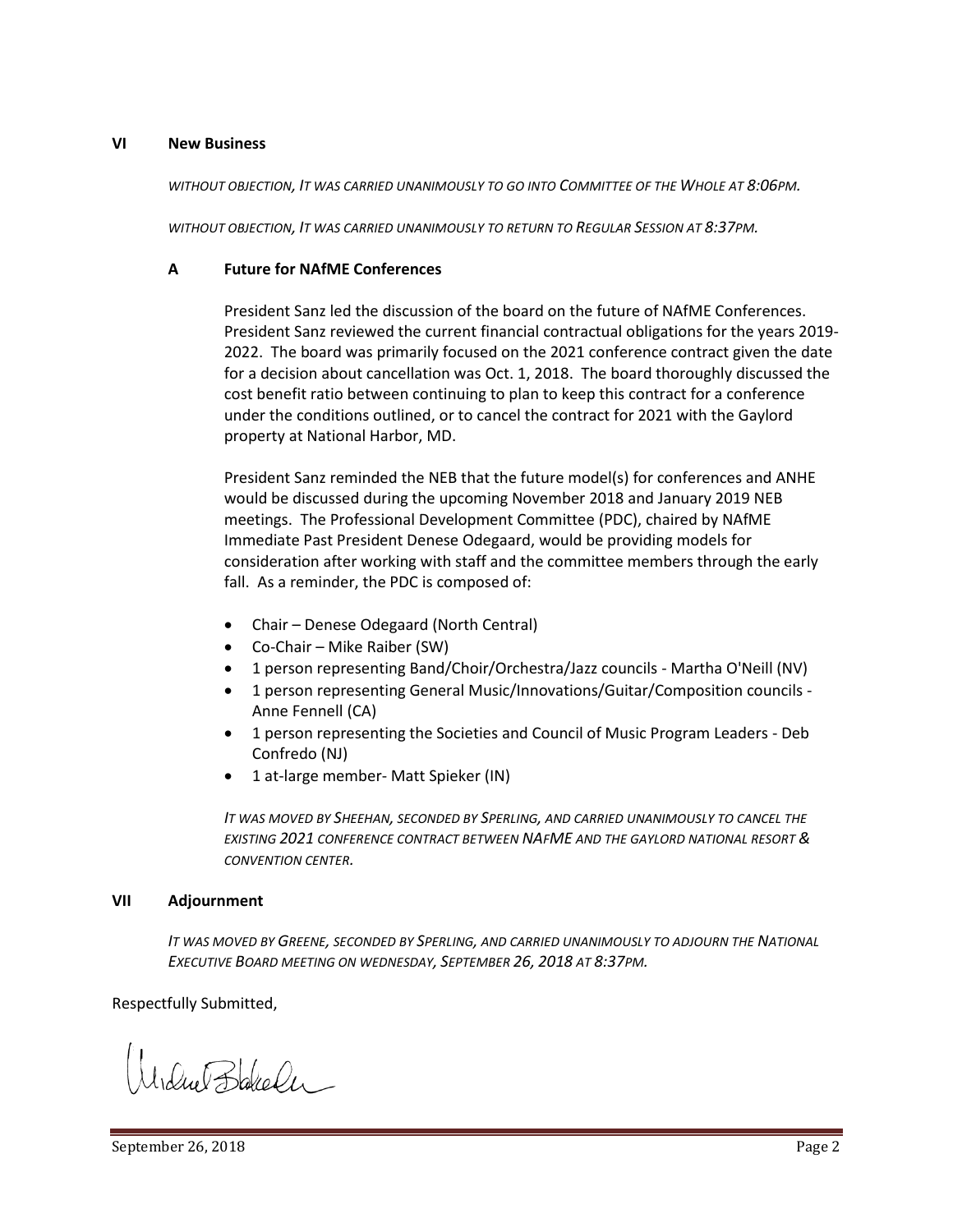Mike Blakeslee, Executive Director/CEO and CEO

Summary and notes formally taken by Kim Henry, Executive Assistant to the Executive Director/CEO.